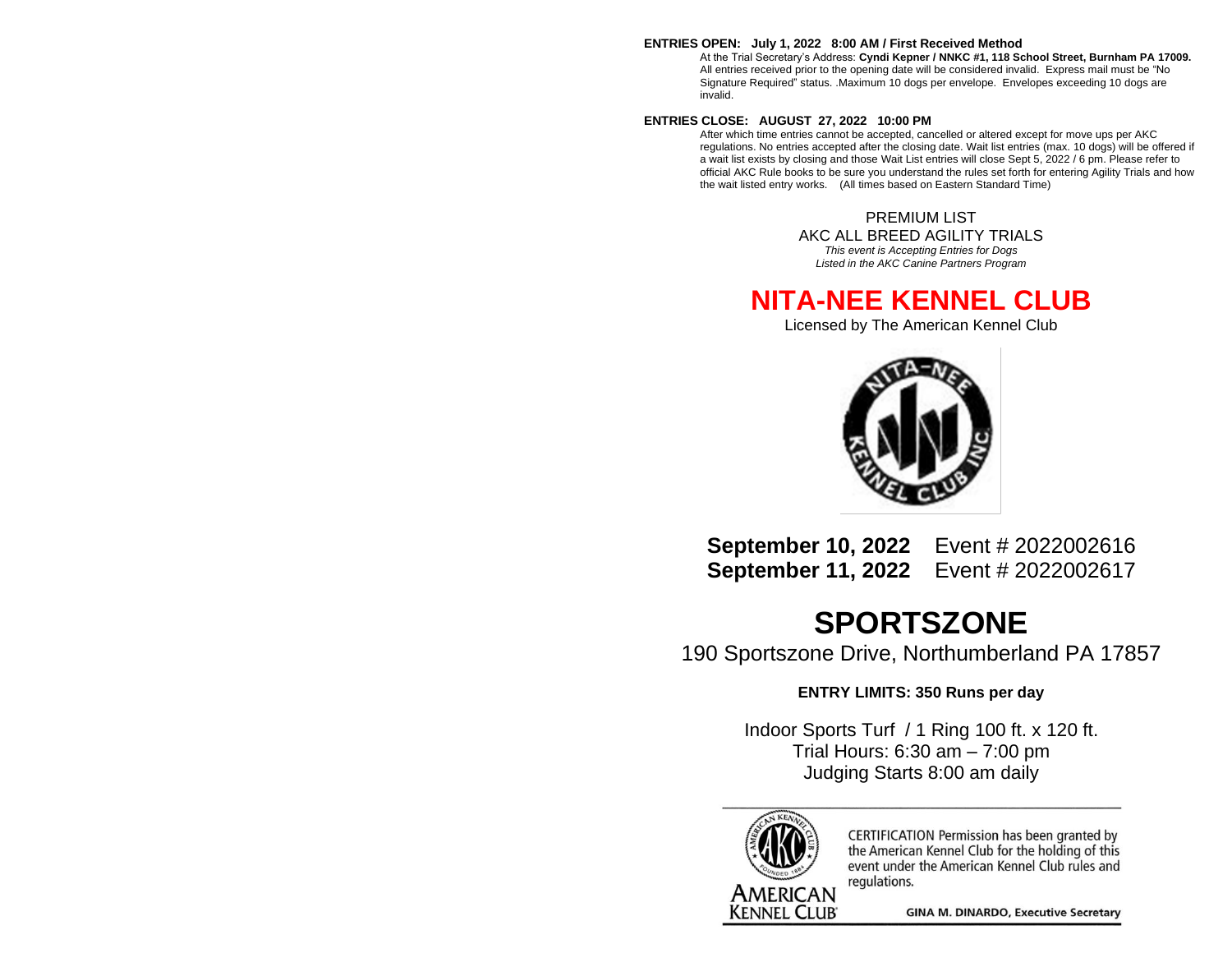#### **OFFICERS OF THE NITA-NEE KENNEL CLUB**

| Corresponding Secretary  Linda Neff: 125 Camino Del Sol, Howard PA 16841 |  |
|--------------------------------------------------------------------------|--|
|                                                                          |  |

| <b>TRIAL CHAIR</b>                   | <b>TRIAL SECRETARY</b>          |
|--------------------------------------|---------------------------------|
| Deb Hoy                              | Integrity Scoring for K9 Sports |
| 1754 Rattlesnake Pike                | Cyndi Kepner                    |
| Julian PA 16844                      | 118 School Street               |
| 814-355-0075<br>Debhoy1754@gmail.com | Burnham PA 17009                |
|                                      | (717) 250-6710                  |
|                                      | ckrotteez@comcast.net           |
|                                      | www.integrityk9scoring.com      |

#### **EVENT COMMITTEE**

Christie Black, Sue Reighard, Deb Hoy, Rich Hall, Trish Alexander, Karen Keller

#### **VENDOR COORDINATOR**

Contact Jane Zajazkowski a[t jzaj@comcast.net.](mailto:jzaj@comcast.net)

#### **JUDGES AND ASSIGNMENTS**

#### **JUDGE:** Sandra Moody, DE

*Run Order both days: Tall to Small*

*Tentative run order – final order will be confirmed in final confirmations*

| Saturdav           | Sundav             |
|--------------------|--------------------|
| FAST Exc, Opn, Nov | FAST Exc, Opn, Nov |
| STD-Exc, Opn, Nov  | <b>Premier STD</b> |
| T <sub>2</sub> B   | STD-Exc, Opn, Nov  |
| Premier JWW        | T2R                |
| JWW Exc, Opn, Nov  | JWW Exc, Opn, Nov  |

#### **VETERINARIAN ON CALL**

*Animal Emergency Clinic*

395 Susquehanna Trail, Watsontown PA 17777 (570)-742-7400 / Email[: aec@aecwatsontown.com](mailto:aec@aecwatsontown.com)

Exhibitors should follow their veterinarian's recommendations to assure their dogs are free of internal and external parasites, any communicable diseases and have appropriate vaccinations.

#### **EMERGENCY SERVICES**

**Fire / Ambulance / Police – 911**

#### **EQUIPMENT: M.A.D. Agility Equipment**

**EQUIPMENT WILL BE SUPPLIED BY:** Mark and Jennifer Dreese, McClure PA **[www.madagility.com](http://www.madagility.com/)**

#### **DIRECTIONS**

#### **From Selinsgrove, Sunbury, Northumberland and the South:**

Take Route 11 North into Northumberland. Turn left onto Route 147. Travel 4 miles north on Route 147. Look for SportsZone sign on left.

#### **From Montoursville, Williamsport and the North:**

Take I-180/Route 147 South. Look for the SportsZone sign on the right, ½ mile after the Route 405 intersection.

#### **From Interstate 80:**

Take Exit 212 (South) onto I-180/Route 147 South 8.5 miles. Look for the SportsZone sign on the right, ½ mile after the Route 405 intersection.

#### **ACCOMMODATIONS**

**Holiday Inn Express,** Lewisburg / New Columbia – 160 Commerce Dr., New Columbia, PA 570-568-1100 (mention NNKC to access the block of rooms at \$149/nite)

**Quality Inn**, 613 N. Susquehanna Trail, Selinsgrove, PA 17870, 570-374-8880. Complimentary deluxe continental breakfast. (mention the NNKC dog show and pet fee will be waived and you will receive a 15% discount on best available price)

**All Suites Inn Budget Host**, 4663 Westbranch Hwy., Lewisburg PA 570-522- 9213. No pet fee for dogs under 10 lbs.

#### **CAMPING INFORMATION**

#### **There will be limited RV Parking w/electric at the trial site. See the registration form included in this premium.**

**Shangri-La Campsite**, 670 Hidden Paradise Rd, Milton, PA 17847, only a mile from the trial site. This campground also has a limited number of pet-friendly cabins. Website is [www.slcreek.com](http://www.slcreek.com/) or call 570-524-4561.

*REMEMBER: Check all Hotel / Camping pet policies at time of reservation.*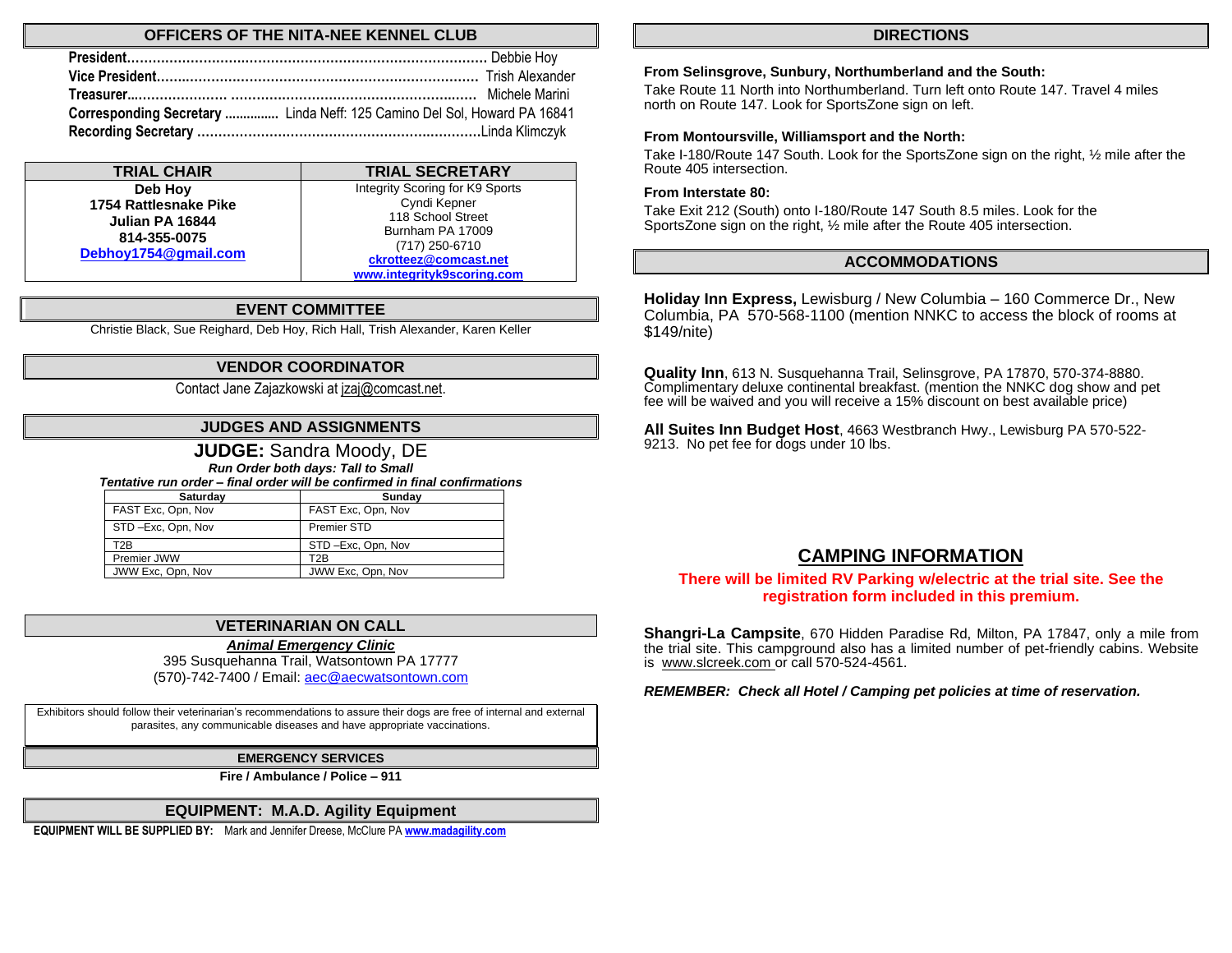| <b>HEIGHT DIVISIONS</b> |                                                                   |                                                                 |                                                                                                                                                                                                                                              |  |  |  |  |  |
|-------------------------|-------------------------------------------------------------------|-----------------------------------------------------------------|----------------------------------------------------------------------------------------------------------------------------------------------------------------------------------------------------------------------------------------------|--|--|--|--|--|
|                         | <b>HEIGHT AT WITHERS</b><br><b>PREFERRED</b>                      |                                                                 |                                                                                                                                                                                                                                              |  |  |  |  |  |
|                         | Handlers may opt to run their<br>dog in a higher height division. | Handlers must run their dog in<br>their proper eligible height. | Owners are responsible for entering their dog in the proper height division.                                                                                                                                                                 |  |  |  |  |  |
| ጸ"                      |                                                                   | 4"                                                              | For dogs 11 inches and under at the withers                                                                                                                                                                                                  |  |  |  |  |  |
|                         | 12"                                                               | 8"                                                              | For dogs 14 inches and under at the withers                                                                                                                                                                                                  |  |  |  |  |  |
|                         | 16"                                                               | 12"                                                             | For dogs 18 inches and under at the withers                                                                                                                                                                                                  |  |  |  |  |  |
|                         | 20"                                                               | 16"                                                             | For dogs 22 inches and under at the withers                                                                                                                                                                                                  |  |  |  |  |  |
|                         | 24"                                                               | 20"                                                             | For dogs over 22 inches at the wither                                                                                                                                                                                                        |  |  |  |  |  |
|                         | $24C$ "                                                           | n/a                                                             | Dogs who measure into the 8" through 20" regular jump height divisions may opt to<br>enter the 24-choice height division at their owner's discretion. Dogs who measure into<br>the 24" regular jump height division may not enter 24-choice. |  |  |  |  |  |

#### **MEASURING AND HEIGHT CARD INFORMATION**

It is the exhibitor's responsibility to have their dog measured at a trial when needed. It is also the exhibitor's responsibility to mark their entry form correctly as to measuring status. Be sure to refer to Agility Rules and Regulations for full details

#### *NEW* **Simplified Jump Height Card Process**

• You need to check the box "YES" on form if your dog will require measuring at this trial. Check "NO" if your dog will not need measured.

#### **DOGS ELIGIBLE TO ENTER**

All dogs fifteen (15) months of age or older that are registered with the American Kennel Club or that have AKC Limited Registration, Purebred Alternative Listing/Indefinite Listing Privileges (PAL/ILP) or an AKC Canine Partners listing number, or approved Foundation Stock Service (FSS) breeds are eligible to participate in this trial.

Dogs with a Purebred Alternative Listing/Indefinite Listing Privileges (PAL/ILP) must be spayed or neutered in order to compete. Wherever the word "dog" is used it includes both sexes.

Dogs should be physically sound. Dogs that are blind shall not be eligible, and neither are bitches in season, aggressive dogs, or dogs suffering from any deformity, injury, or illness which may affect the dog's physical or mental performance. No dog shall compete if it is taped or bandaged in any way or has anything attached to it for medical purposes. Refer to Chapter 2 of the Registration and Discipline Rules for the listing of registerable breeds that may participate. Puppies under **four** months of age are prohibited from the trial grounds.

#### **OBSTACLES AND RING CONDITIONS**

Obstacles will meet the specifications for obstacles in the current edition of the AKC Regulations for Agility Trials. M.A.D. Agility's equipment is within all specs to AKC requirements. 24" spaced weaves, break-away tires and contacts rubberized.

#### **MEASURING OFFICIALS**

Measuring will be available starting at 7:30 am and in between classes as the judge is available. The judge, Sandra Moody, is a VMO and will offer official measuring.

Please see the AKC Regulations for Agility Trials for current class descriptions. Dogs must be entered only in Regular Classes or Preferred Classes with no crossover between them allowed at the same set of trials.

**FOR MORE INFORMATION:** GO TO: **<http://www.akc.org/dic/events/agility>**

#### **ENTRY FEES & INSTRUCTIONS**

| Each additional entry of same dog (includes \$3.00 AKC recording fee)\$20 |  |
|---------------------------------------------------------------------------|--|

**Mail** entry forms with fees to: Cyndi Kepner / NNKC, 118 School St., Burnham PA 17009. **Make checks Payable to: NNKC \***Express Mail must be NO SIGN REQUIRED. No online, phone or verbal entries accepted. No entry shall be made and no entry shall be accepted which specifies any conditions as to its acceptance. Illegible entries will not be processed and will be returned to the exhibitor. Returned checks do not constitute a valid entry and the Club will add a \$35.00 collection fee to the amount of each returned check.

**No entry fee** will be refunded if the trial cannot open or be completed by reason of riots, civil disturbances, fire, an act of God, public emergency, act of a public enemy, or any other cause beyond the control of the organizing committee. No entry fee will be refunded in the event a dog is absent, disqualified, excused, or barred from competition by the action of the Trial Committee.

**Bitches in season** will be awarded a refund, less \$3.00/run processing fee. Notification in writing (including a veterinarian's certificate) must be given to the trial secretary no later than one half hour prior to the start of the first class of the day of the trial. Notifications in writing can be emailed to the TS if not attending the trial but must still be received 30 minutes prior to the start of the first class.

**Injured dogs or handlers** will be awarded a refund less \$7.00/run with a veterinary / physician's certificate. Physician's Certificate should be mailed or emailed to the trial secretary prior to trial, or personally presented to trial secretary prior to the commencing of judging.

**Teams that withdraw due to COVID or other contagious disease**, after the closing date, will be awarded a refund, less \$7.00/run processing fee. Exhibitors who want to withdraw due to any contagious disease must notify the secretary by 10:00 PM on August 27 to receive a full refund. Any notifications after that time will receive a partial refund.

**Trial Secretary will not be held responsible for entries or changes not received at all or not received by any deadline.** It is the exhibitor's responsibility to follow up on any correspondence with the Trial Secretary before any deadline date. If you do not get an email reply back from the Trial Secretary it most likely means she did not get your correspondence and you need to try to contact her again using an alternative form of communication.

#### **COURSE WALK-THROUGHS AND WARM-UP INFORMATION**

Handlers will be able to walk each course prior to the start of each class. No dogs will be allowed on course during this time. Handlers with multiple dogs may request to walk with a different height other than the one they are entered in to help accommodate conflicts. It is the handler's responsibility to coordinate conflicts by consulting the judge and ring gate steward. Handlers are not permitted to move themselves on the gate sheets.

#### **RIBBONS – AWARDS – PRIZES**

1st Place.....Blue Ribbon, 2<sup>nd</sup> Place.....Red Ribbon, 3<sup>rd</sup> Place.....Yellow Ribbon, 4<sup>th</sup> Place.....White Ribbon Qualify…..Green Flat Ribbon MACH and PACH Ribbons to those earning the title at this trial. M.A.D. Agility provides MACH BARS to those who achieve this title at this trial.

| <b>CLASSES OFFERED</b> |                            |                              |  |  |  |
|------------------------|----------------------------|------------------------------|--|--|--|
| <b>CLASS</b>           | <b>REGULAR</b>             | <b>PREFERRED</b>             |  |  |  |
| <b>STD</b>             | Novice A & B, Open, EX/MAS | Novice P, Open P, EXP & MASP |  |  |  |
| <b>JWW</b>             | Novice A & B, Open, EX/MAS | Novice P. Open P. EXP & MASP |  |  |  |
| <b>FAST w/FEO</b>      | Novice A & B, Open, EX/MAS | Novice P. Open P. EXP & MASP |  |  |  |
| T2B w/FEO              | T <sub>2</sub> R           | T <sub>2</sub> RP            |  |  |  |
| <b>Premier</b>         | <b>JWW &amp; STD</b>       | <b>JWWP &amp; STDP</b>       |  |  |  |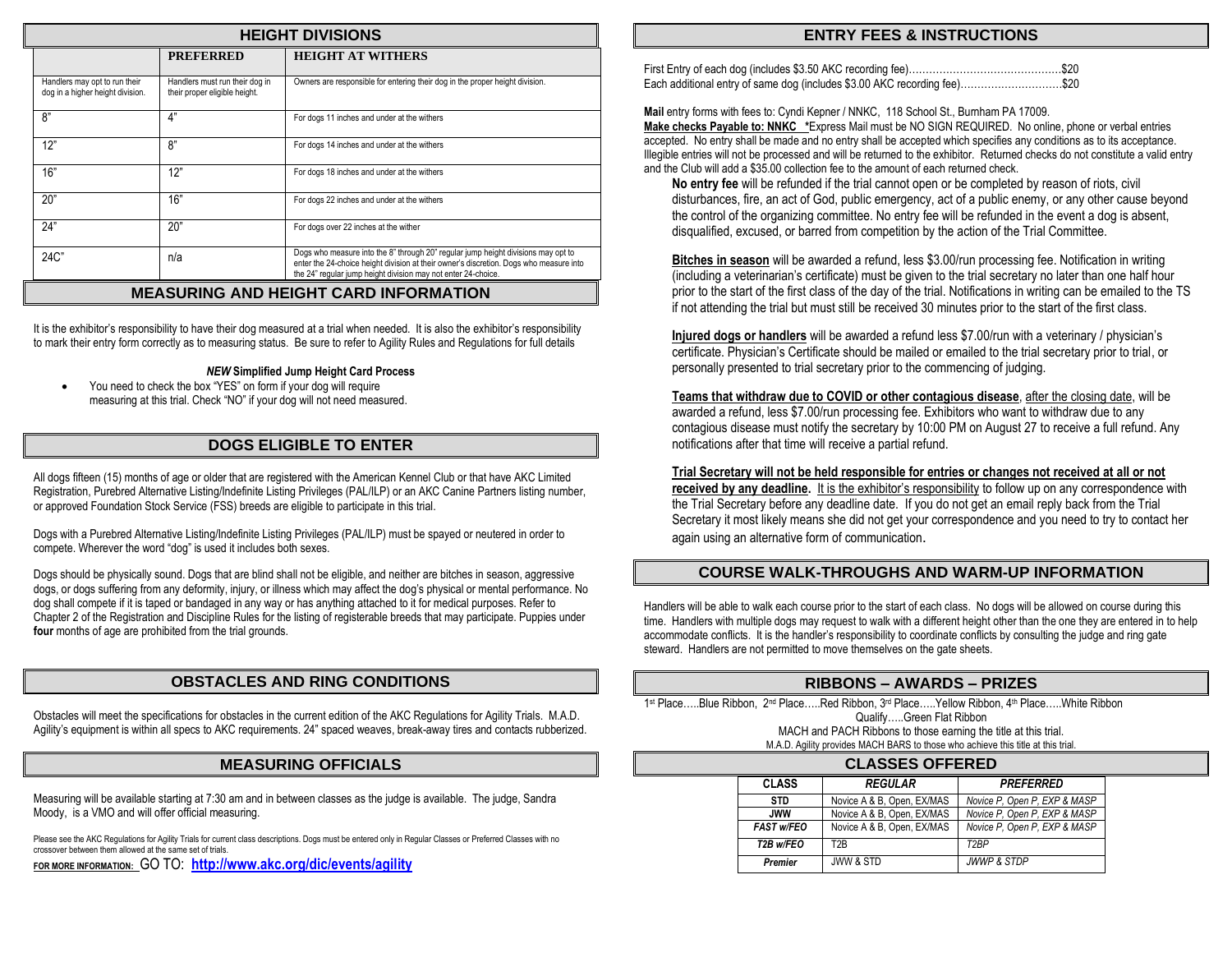**Reminder for Mixed Class entries:**

#### **Entering a Mixture of Regular and Preferred Classes Within the Same Trial Weekend – Multiple Jump Heights Within the Same Trial Day**

Effective January 1, 2020, exhibitors may enter a mixture of both Regular and Preferred classes on the same trial day and/or during a trial weekend. Any mixture of Regular and Preferred classes is allowed. Please note that if a dog qualifies in Regular Master Standard and Preferred Master JWW (or vice versa) on the same trial day, then NO Double Q shall be earned toward either the MACH or PACH title. The Double Q still requires that Standard Agility and Jumpers With Weaves be either both Regular OR both Preferred on the same trial day.

Additionally, within the same Regular or Preferred classes, a dog may now be entered in multiple jump heights within the same trial day. For example, the same dog may now be entered in 20-inch Master STD/JWW while also entered in 24C-inch Premier STD/JWW on the same trial day.

**A separate entry form must be submitted** when the same dog is being entered in a mixture of Regular and Preferred and/or different jump heights within the same trial weekend thereby clearly indicating which class(es) and/or jump heights belong together for each trial day of the weekend.

## WORKERS : **Trial Day Sign ups:**

**A white board will be available at the trial for volunteers to sign up when they arrive.**

- Workers will receive coupons as a token of our appreciation.
- Food will be available on site Sat & Sun

#### **The Nita-Nee Kennel Club would like to thank all of you who volunteer to work at our trials. We would not be able to continue to offer these trials without your generosity.**

## **RV PARKING REGISTRATION FORM**



## **Electric 50 amp hook up\* (first come, first serve basis)**

**\*Be sure you bring the correct 50amp plug for your RV If you are bringing your RV to the show site and will be using an onboard generator, please make sure you use an exhaust stack.**

| Cell phone #: _______________________                    |  |  |  |  |  |
|----------------------------------------------------------|--|--|--|--|--|
|                                                          |  |  |  |  |  |
|                                                          |  |  |  |  |  |
|                                                          |  |  |  |  |  |
|                                                          |  |  |  |  |  |
| License Plate:_________________________                  |  |  |  |  |  |
| <b>IMPORTANT NOTE: Make CHECK payable to: SPORTSZONE</b> |  |  |  |  |  |
| Send form & check to:                                    |  |  |  |  |  |
| <b>Charles Reighard</b>                                  |  |  |  |  |  |
| 196 Armagast RD                                          |  |  |  |  |  |
| Bellefonte, PA 16823                                     |  |  |  |  |  |
|                                                          |  |  |  |  |  |

Charles will confirm reservations to let you know the status of your request.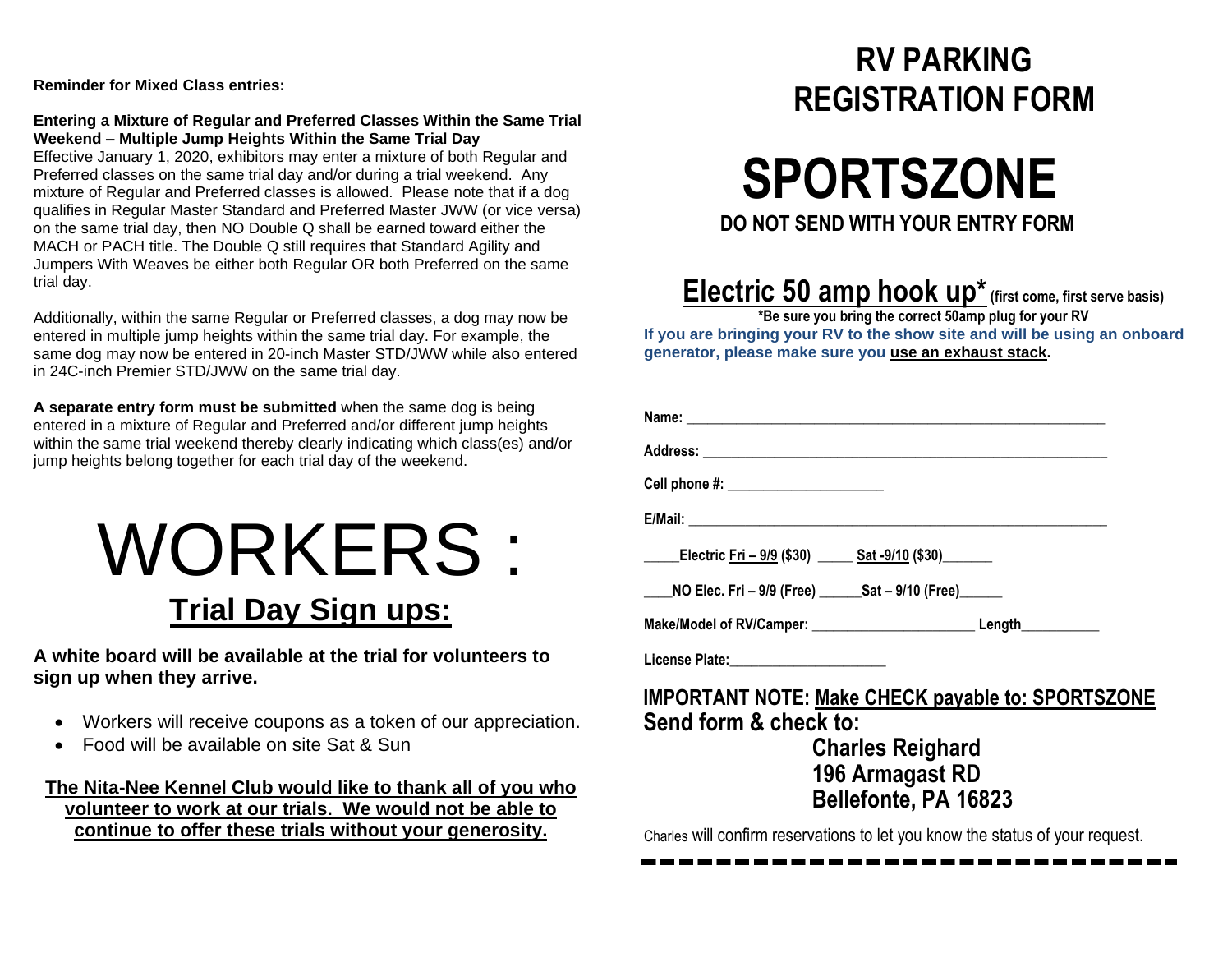FEO and Fix and Go On have been approved by the AKC Board of Directors to remain a permanent part of the AKC Agility program.

#### **Entering for Exhibition Only (FEO)**

FEO allows exhibitors to work with their dogs in a trial environment. FEO is only offered in the Time 2 Beat and FAST classes. Participation in FEO is non-qualifying.

• FEO runs are treated as trial entries. The exhibitor must enter the class(es) (T2B and/or FAST) prior to the closing date, pay class entry fee(s) and the Trial Secretary must record the entry in the Trial Catalog as part of the results for that class. FEO does not need to be noted on the entry form; the handler will declare the day of the show.

• Dogs may be entered in any jump height for FEO runs. If entered in an ineligible jump height, the team is committed to FEO for that run and must declare FEO on the start line. **Day of show jump height changes are not allowed.**

• Dogs may be entered in any level of FAST (Novice, Open, Excellent, Master). If the dog is not eligible for the level entered, the team is committed to FEO for that run and must declare FEO on the start line. **Day of show level changes are not allowed.**

The exhibitor must declare FEO in the ring prior to leading out. FEO may be declared earlier (ex. when checking in at the gate board).

• Toys are allowed in the ring. Toys must be non-audible and may not leave the handlers hand. Toys that roll freely may not be used.

• Food/treats are not allowed in the ring

FEO should be utilized for the benefit of the dog and not as a punitive correction. Harsh verbal and /or physical corrections shall not be tolerated. Any determination of harshness by the judge shall be immediately whistled and the handler will be dismissed from the ring.

• A judge must monitor the entire run. Judges can stop a run at any time

#### **Fix and Go On**

Fix and Go On allows exhibitors to immediately reattempt an obstacle at any time while on course when the dog's performance of an obstacle is not to their expectation. This allows the dog to successfully complete the obstacle then finish the course or leave the ring on a positive note. Using Fix and Go On will result in a non-qualifying score. Fix and Go On is not pre-entered; rather, it occurs during the run.

# **COVID Protocol:**

With the potential for ongoing Covid-19 guideline changes, our Covid-19 rules will be followed in accordance with the current CDC, State and local recommendations at the time of the trials. Final Confirmations will include any known updated information and all exhibitors will be expected to adhere to current policies when entering this trial.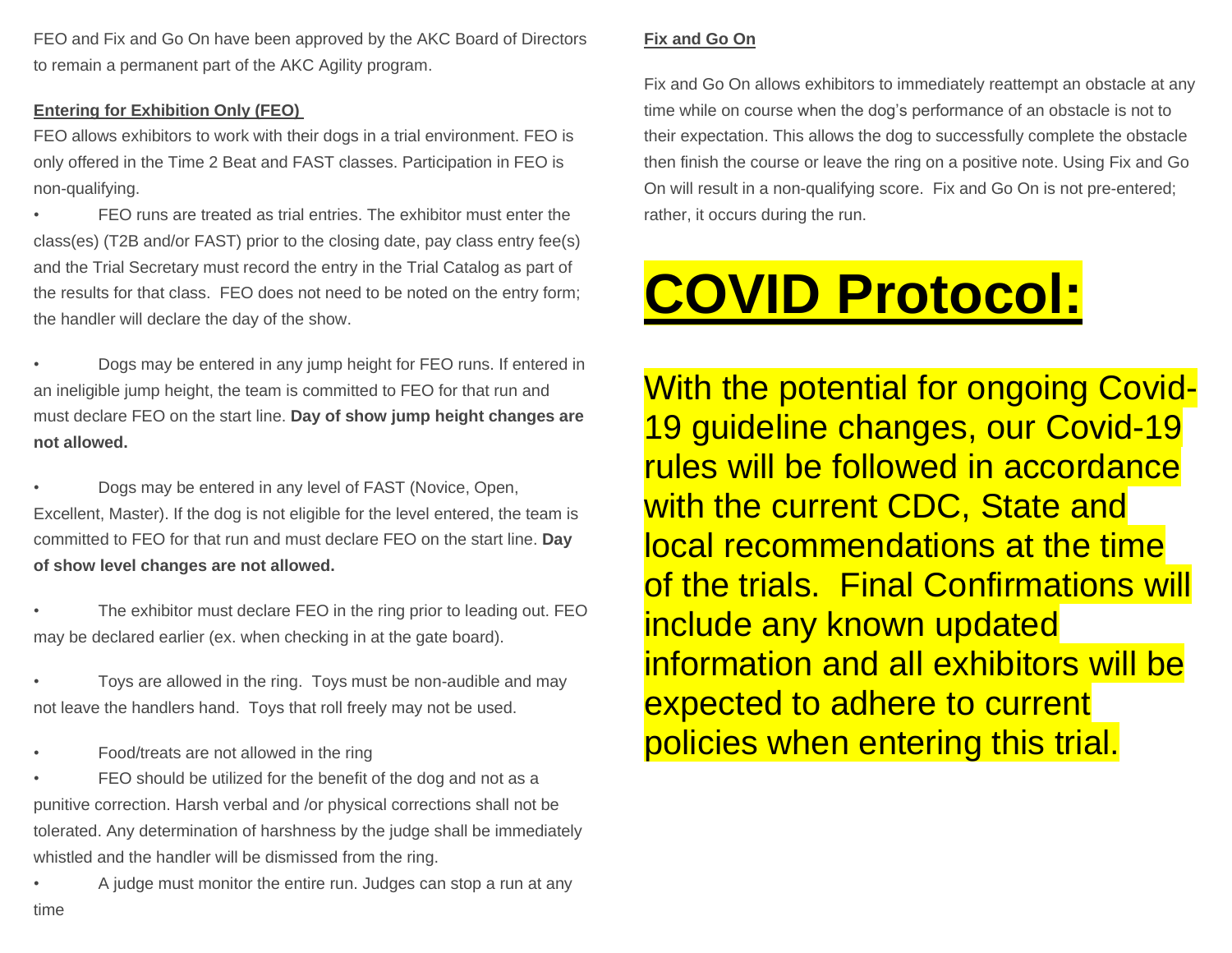#### **ADDITIONAL EXHIBITOR INFORMATION**

#### 1. **WATERPROOF TARPS MUST BE USED UNDER ALL CRATING.**

- **No Food / Drink except Water allowed on sprint turf**
- **Crate-aggressive dogs are not to be situated near any of the rings or busy walkways. This includes outside in vehicles as well.**
- 2. **NO ALCOHOLIC BEVERAGES PERMITTED during trial hours.**
- 3. **All dogs must be on leash when not competing in the ring or at the practice jump.**
- 4. No entry shall be made and no entry shall be accepted which specifies any condition as to its acceptance.
- 5. Exhibitors, through submission of entry, acknowledge that they are familiar with AKC agility rules and regulations and that their dogs are familiar with and able to perform all obstacles safely.
- 6. Telegraph, telephone, email, AKC online entries, fax, and unsigned entries will not be accepted.
- 7. All calls to the Trial Secretary must be before 1 PM Mon Fri or 10am-9pm Sat / Sun.
- 8. Entries not on official AKC entry forms or photocopies of entry forms without agreement and rules printed on the reverse side of the Official AKC Entry Form are NOT acceptable and will be returned!
- 9. Postdated checks and returned checks do not constitute a valid entry fee. The club treasurer will add a collection fee of \$20.00 to the amount of each returned check.
- 10. Owners are responsible for errors in making out entry forms. Entry fees do not have to be refunded in event of such error.
- 11. Exhibitors are responsible for cleaning up after their dogs at the show site. Failure to do so will result in dismissal.
- 12. Dogs may arrive any time prior to their scheduled time of judging. Dogs not required for further judging will be excused.
- 13. Judges will not wait for any dog holding up the judging schedule. Owners or agents alone are responsible for the presence of their dogs in the agility ring when they are called to be judged.
- 14. It is expressly understood that every dog and child at this trial are in the care, custody and control of its owner, handler, or parent during the entire time the dog or child is on the trial premises. Any exhibitor whose dog and/or child create unnecessary disturbances or repeatedly engage in unsafe or disruptive behavior, may, at the discretion of the Trial Committee, be asked to leave the show site. In such case, no refund of any fees will be made.
- 15. Neither the club nor the facility are responsible for the loss of, damage to, or death of any dog exhibited, or the possessions of any participant, whether the result of accident or any other cause.
- 16. Declination of Entries**:** The named Club may decline any entries for cause and may refuse to receive or may remove dogs on account of disease, viciousness or other causes and no one shall have any claim or recourse against the Club or any official thereof.
- 17. Trial Secretary is not responsible for incorrect information on any entry. Trial Secretary is not responsible for entries or emails not received on time or not received at all.
- 18. Treasurer may opt to mail refunds after the trial or hand out at the trial.

#### **DAY TO DAY MOVE UPS**

Per American Kennel Club Regulations for Agility Trials, dogs may be moved up to a higher class, at the request of the Owner, as a result of qualifying for an agility title.

Before the trial, move-ups may be made prior to the move-up deadline via email to [ckrotteez@comcast.net](mailto:ckrotteez@comcast.net) or USPS in writing to Cyndi Kepner / NNKC, 118 School St., Burnham, PA 17009. Verbal move ups will not be accepted.

Move ups prior to a set of trials are due in writing by Monday, 9/5/2022 at 6 pm.

**Day-to-Day Move-ups WILL BE ACCEPTED.** The request for moving up must be made in writing at the trial site to the Trial Secretary not later than the day preceding the event. On trial days, requests must be submitted in writing within 15 minutes after the last run of the trial day for the following day(s) and cannot be conveyed via fax, email, phone or verbally. Forms will be available at the site close to the Results Posting area.

Trial Date: \_\_\_\_\_\_\_\_\_\_\_\_\_\_\_\_\_\_\_\_\_\_\_\_\_\_\_\_\_\_\_\_\_\_\_\_\_\_

Owner's Name:

Call Name: \_\_\_\_\_\_\_\_\_\_\_\_\_\_\_\_\_\_\_\_\_\_

Breed: \_\_\_\_\_\_\_\_\_\_\_\_\_\_\_\_\_\_\_\_\_\_\_\_

## **Move Up To:**

**List EX / MASTER / OPEN on the line:**

 $STANDARD:$ 

**\_\_\_\_\_\_\_\_\_\_\_JWW**:

**\_\_\_\_\_\_\_\_\_\_\_\_FAST**:

**Or simply email your request to move up to the Trial Secretary. She will print the email and attach it to your original entry as "request in writing".**